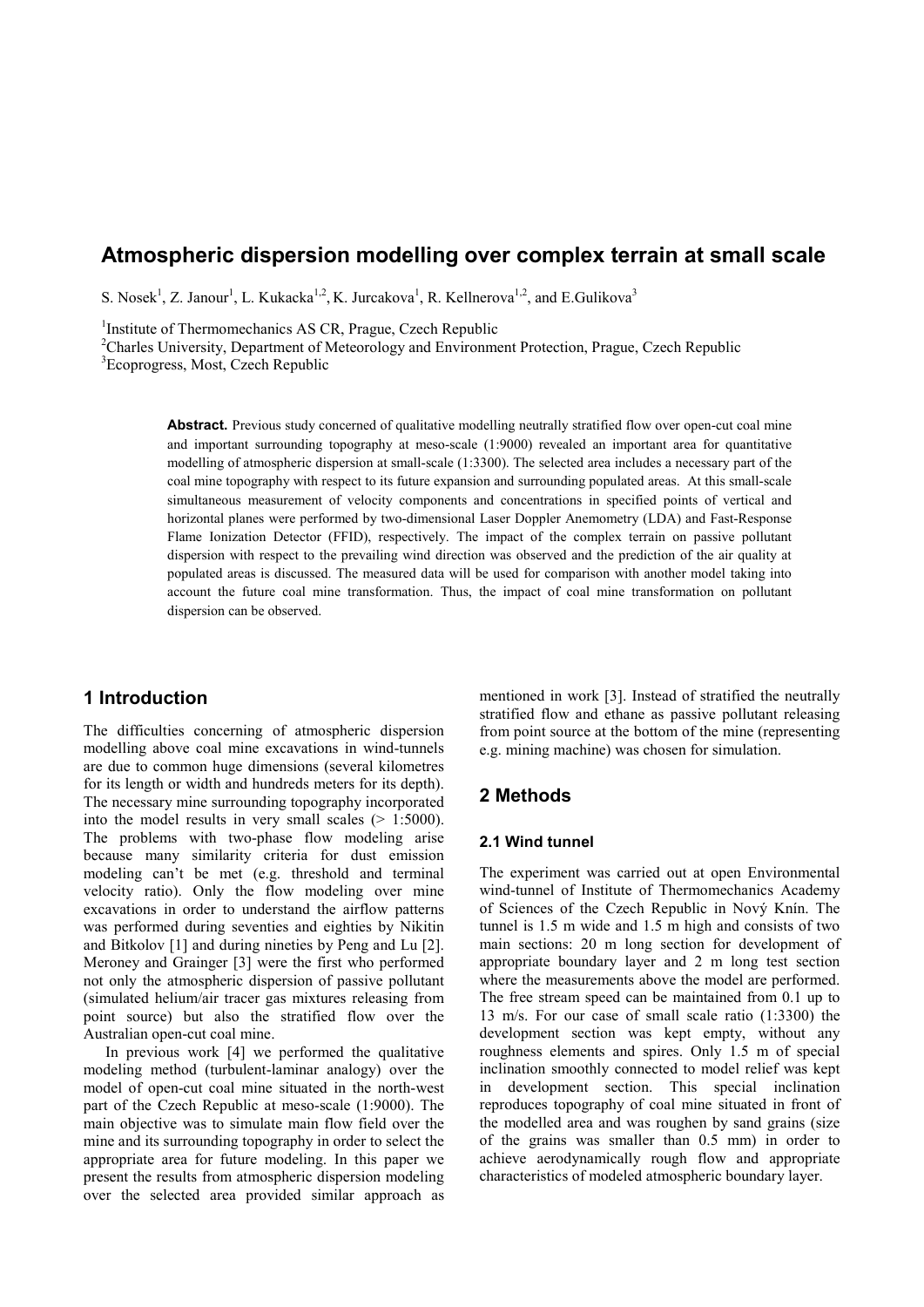#### **2.2 Model**

In figure 1 is depicted the model selection area on terrain map including a necessary part of the coal mine topography with respect to future coal mine expansion and surrounding populated areas (south part of town Chomutov, Droužkovice village). The area selected according to wind-tunnel dimensions and previous study [4] resulted in total squared area of approx.  $5 \times 5$  km and scale of 1:3300.

The model was made of extruded polyurethane and manufactured by computer numerically controlled (CNC) machine with precision of 0.5 mm. The special roughness of 0.5 mm was applied by CNC machine for model surface as well as all necessary vegetation and urban areas were made manually for completeness (figure 2) in order to fulfill the aerodynamic roughness of moderately rough terrain. As input data for CNC the geographic information system (GIS) was used.



**Fig. 1.** Map of modelled area (square of 5 km length) with highlighted borders of open-cut coal mine and characteristic orography of north-west part of Czech Republic. The prevailing wind direction is from west.



**Fig. 2.** Model of scale ratio 1:3300 positioned at wind-tunnel including point source of pollutant (1) integrated at the bottom of special inclination smoothly connected to east end of coal mine (2), necessary vegetation (3), south part of town Chomutov (4) and village Droužkovice (5).

#### **2.3 Measurement techniques**

In figure 3 is presented the unique method used for simultaneous point measurements of two velocity components and concentrations by two-dimensional optical fibre Laser Doppler Anemometry (LDA) and Fast-response Flame Ionization Detector (FFID), respectively, developed by Kukačka [5]. Ethane was used as a tracer gas simulating passive pollutant releasing from point source positioned at the bottom of the coal mine. The wind-tunnel free stream velocity was measured by Prandtl tube at fixed position in the centre of wind-tunnel 3 m in front of the model and was used as a reference velocity *uref* for point measurements.



Fig. 3. The simultaneous point (1) measurements of two velocity components and concentrations by LDA (2) and FFID (3), respectively, above the model during experiment.

#### **2.4 Boundary layer**

The required boundary layer substituting the real atmospheric boundary layer over the moderately rough terrain (e.g. moderate hills, forests) was modelled in 19.5 m long wind-tunnel development section without any roughness elements and vortex generators. Two– dimensional LDA measurements in vertical profile was performed above the centre of the special inclination 10 cm in front of the model connection using a reference wind speed  $u_{ref} = 5.2$  m/s.

In figure 4 are compared the measured vertical profile of dimensionless mean longitudinal velocity *u/uref*, turbulence profiles and turbulence spectra of *u* with profiles from VDI guidelines (Verein Deutscher Ingenieure [6]) for moderately rough terrain. Mean roughness length  $z_0$  = 0.04 m (converted to full scale) and power exponent  $\alpha = 0.13$  was obtained from the log fitting and power fitting, respectively. According to VDI guidelines [6] for moderately rough terrain the  $z_0$  should be from  $5.10^{-3}$  to  $10^{-1}$  m and  $\alpha$  from 0.12 to 0.18.

The turbulence spectrum was evaluated at four heights of measured vertical velocity profile: 13.5, 57, 100 and 600 m above the inclination surface. The spectra for height 100 m were compared with Kaimal, Karman and Simiu&Scanlan spectra in figure 4 (right). The best fit of measured spectra is with the Karman spectra for all four heights.

Thus, we could conclude that characteristic boundary layer for moderately rough type of terrain was modelled appropriately. Furthermore, the Reynolds number, averaging time and source strength independence was fulfilled as well.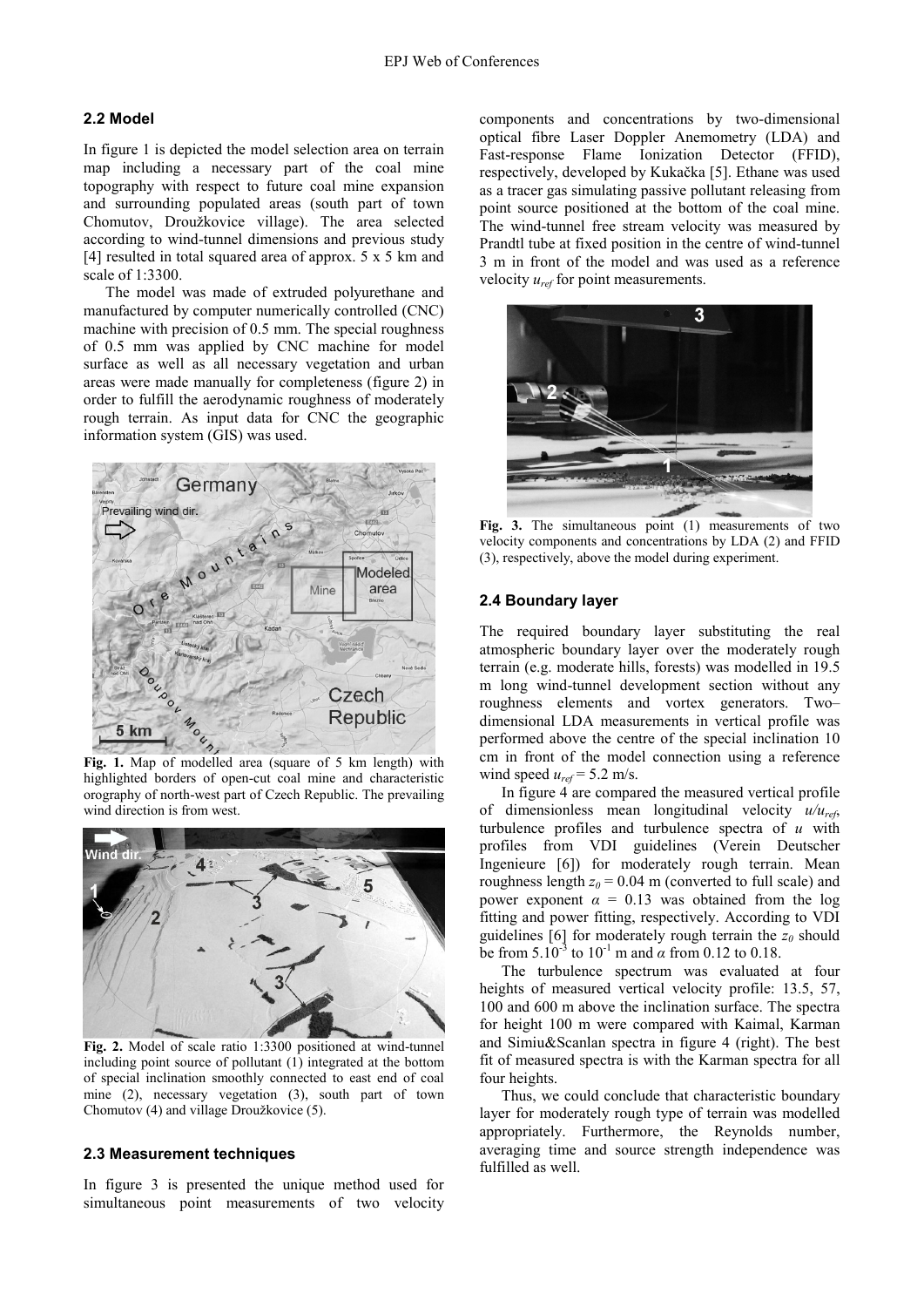

**Fig. 4.** The vertical profile of dimensionless longitudinal velocity  $u/u_{ref}$  (left), vertical profiles of turbulence intensities  $I_u$ ,  $I_w$  (middle) and longitudinal velocity turbulence spectrum  $S_{uu}$  of modelled boundary layer at full scale height 100 m above the terrain (WT\_Z=100) compared with Kaimal, Karman and Simiu&Scanlan spectra (right).



**Fig. 5.** Measured vertical planes *yz* (vertical lines) and vertical plane *xz* (horizontal line) displayed on model contour map (left) and horizontal planes *xy* at dimensionless height *z/h* = 1.5 (right). Wind direction is from left to right. Note the elongated hill in the middle of the model (white contours) and cornered coal mine border (top part of the *xy* plane *1* and the most left part of *xy* plane *3*).

### **3 Results**

Measured five vertical planes *yz*, one vertical plane *xz* and four horizontal planes *xy* are depicted in figure 5 on the model contour map at dimensionless coordinates *x/h* and  $y/h$ , respectively, where *h* is a coal mine depth  $(h =$ 35 mm, corresponding to 115 m at full scale). The horizontal planes were measured at dimensionless height  $z/h = 1.5$ .

In following sections are presented only selected results from velocity and concentration fileds.

#### **3.1 Velocity field**

Mean dimensionless longitudinal *u/uref* and vertical *w/uref* velocity fields were measured at both vertical plane *xz* (figure 6) and vertical planes *yz*. In figure 7 are presented only the dimensionless vertical velocity fields. The impact of mine escarpments, hill in the middle of the model and surface roughness (vegetation and urban areas) on both mean velocity fields was observed. The speed up of dimensionless longitudinal velocity is evident at the edges of mine escarpments and top of the hill. Even

though the magnitude of dimensionless vertical velocity *w/uref* was rather low the ascending effects (positive values of  $w/u_{ref}$  was found near by the mine the mine escarpments (figure 6 and 7,  $x/h = 6.8$ ), upstream the slope of the hill and vegetation and urban areas (figure 7,  $x/h = 32.8$  and 40.8). The biggest descending effect (negative values of *w/uref*) occurs downstream the hill (figure 7, *x/h* = 32.8).

The dimensional longitudinal *u/uref* and lateral *v/uref* velocity fields measured at horizontal planes *xy* are presented in figure 8. The positive values of *v/uref* represent direction to left and negative values direction to right Although the height is half of the mine depth (55 m at full scale) the impact of excavation border on longitudinal and lateral velocity is evident. Especially the lateral velocity field copy the borders of the mine (note the corner in figure for case  $v/u_{ref}$ ).

Both longitudinal  $I_u$  and vertical  $I_w$  turbulence intensity higher than 20% (not shown here) correlated with topographic features of the model (e.g. mine escarpments) and with model surface roughness (vegetation, urban areas).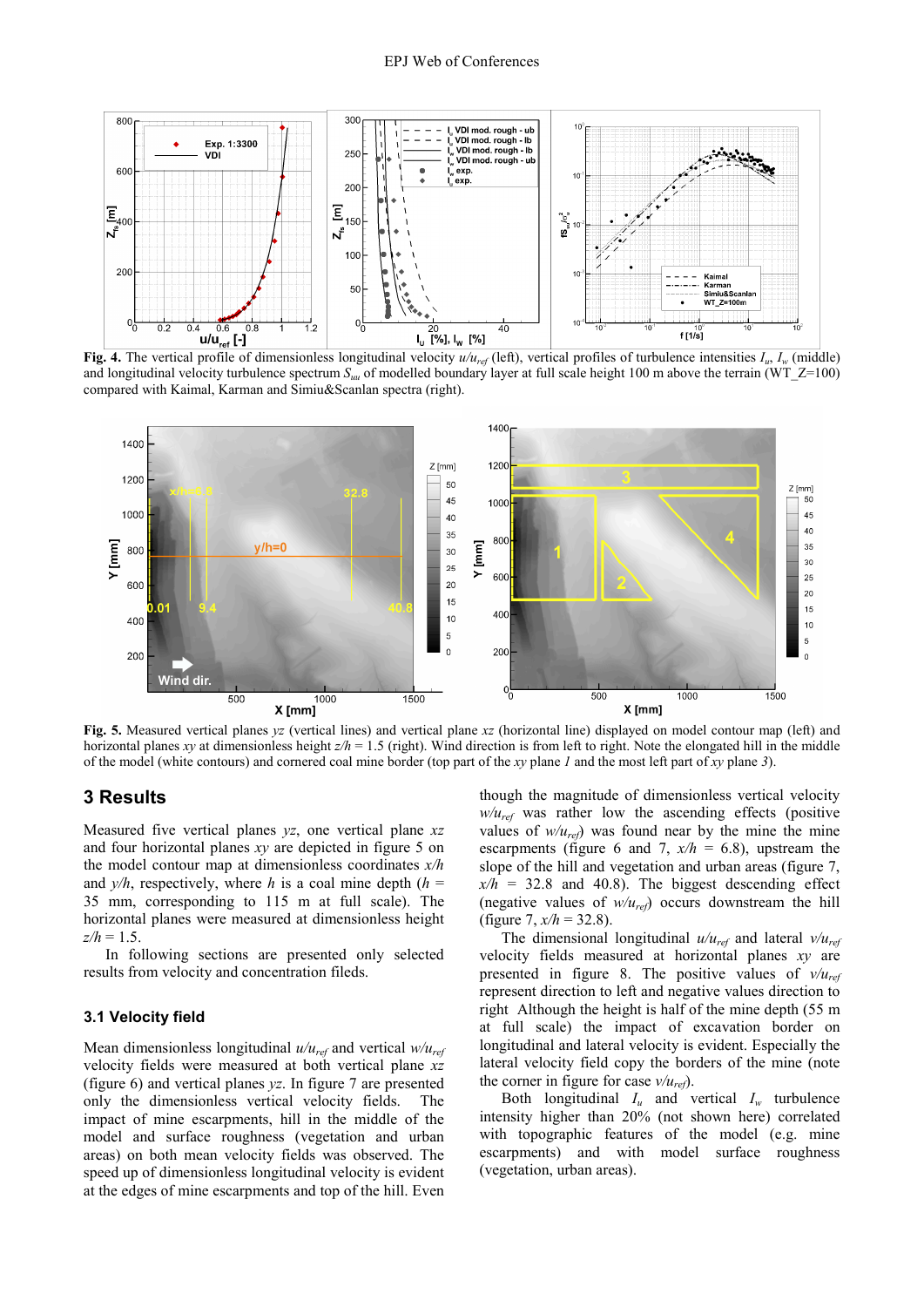

**Fig. 6.** Mean dimensionless longitudinal velocity  $u/u_{\text{ref}}$  (left) and dimensionless vertical velocity  $w/u_{\text{ref}}$  (right) at plane *xy*. The wind direction is from left to right.



**Fig. 7.** Mean dimensionless vertical velocity  $w/u_{\text{ref}}$  (left) at plane  $yz$  (upstream view).



**Fig. 8.** Mean dimensionless longitudinal velocity  $u/u_{\text{ref}}$  (left) and dimensionless lateral velocity  $v/u_{\text{ref}}$  (right) at dimensionless height  $z/h = 1.5$ . The wind direction is from left to right.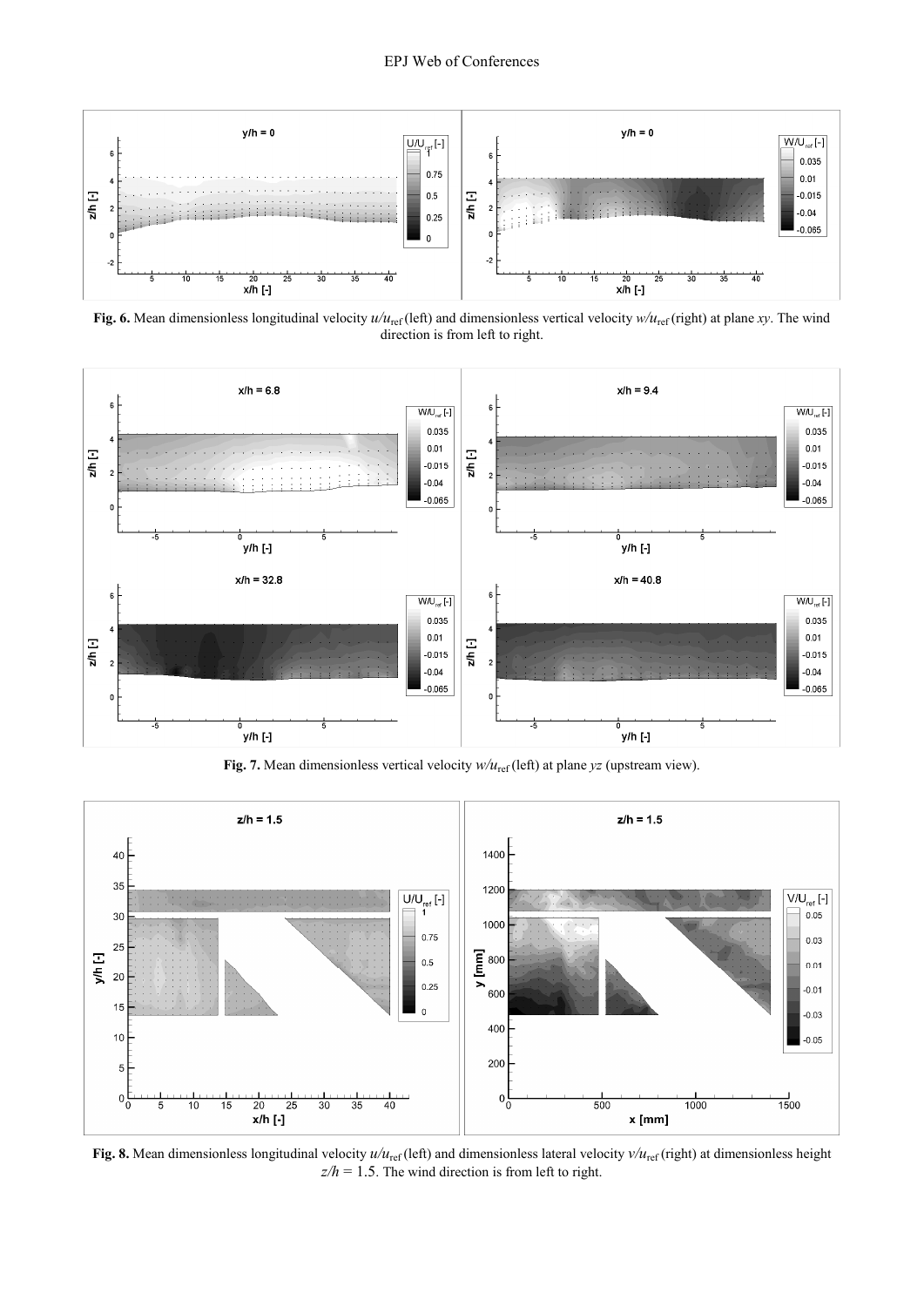

**Fig. 9.** Mean dimensionless tracer gas concentrations C\* at vertical plane *xz*.



**Fig. 10.** Mean dimensionless tracer gas concentrations C\* at vertical planes *yz* (upstream view).

#### **3.2 Concentration field**

In figure 9 is presented the dimensionless tracer gas concentration  $C^* = (Cu_{ref}H^2)/Q$  (where *C* is measured volume concentration, *H* is a vertical difference between the lowest and highest point in the model and *Q* is source emission volume flow) at vertical plane *xz*. We can see that the highest values of  $C^*$  ( $C^*$  > 4) are kept within the coal mine excavation  $(x/h < 10)$ . Behind the hill  $(x/h >$ 30) the values of *C\** are at least four times lower (*C\** < 1) than those in mine.

In figure 10 the dimensionless tracer gas concentration *C\** is presented at four vertical planes *yz.* The plume extension can be observed at remoter planes, namely  $x/h = 32.8$  and 40.8. At plane  $x/h = 32.8$  we can see the splitting of the plume into two plumes and at plane  $x/h = 40.8$  their merging. Furthermore, planes  $x/h =$ 9.4, 32.8 and 40.8 demonstrates the shift of the plume centre from the contaminant source origin to the north direction (to populated area – Droužkovice village) by magnitude of one mine depth  $(y/h = 1)$ . Both, splitting

and shifting of the plume, can be explained mainly by effect of the flow around the hill. The shift can be explained as well by effect "cornered" coal mine border on its northwest side.

### **4 Conclusions**

The neutrally stratified flow over small scale model of open-cut coal mine including necessary surrounding topography and populated area was successfully performed in wind-tunnel. The simultaneous point measurements of two velocity components and concentrations revealed that the complex terrain topography and especially surface roughness has following effect on pollutant dispersion: 1) the highest concentration values were kept within the mine cavity; 2) the plume centre was shifted by magnitude of one mine depth to the north from point source origin. The main explanation of the plume shift could be the effect of the flow around the hill and occurrence of the forested and populated areas.